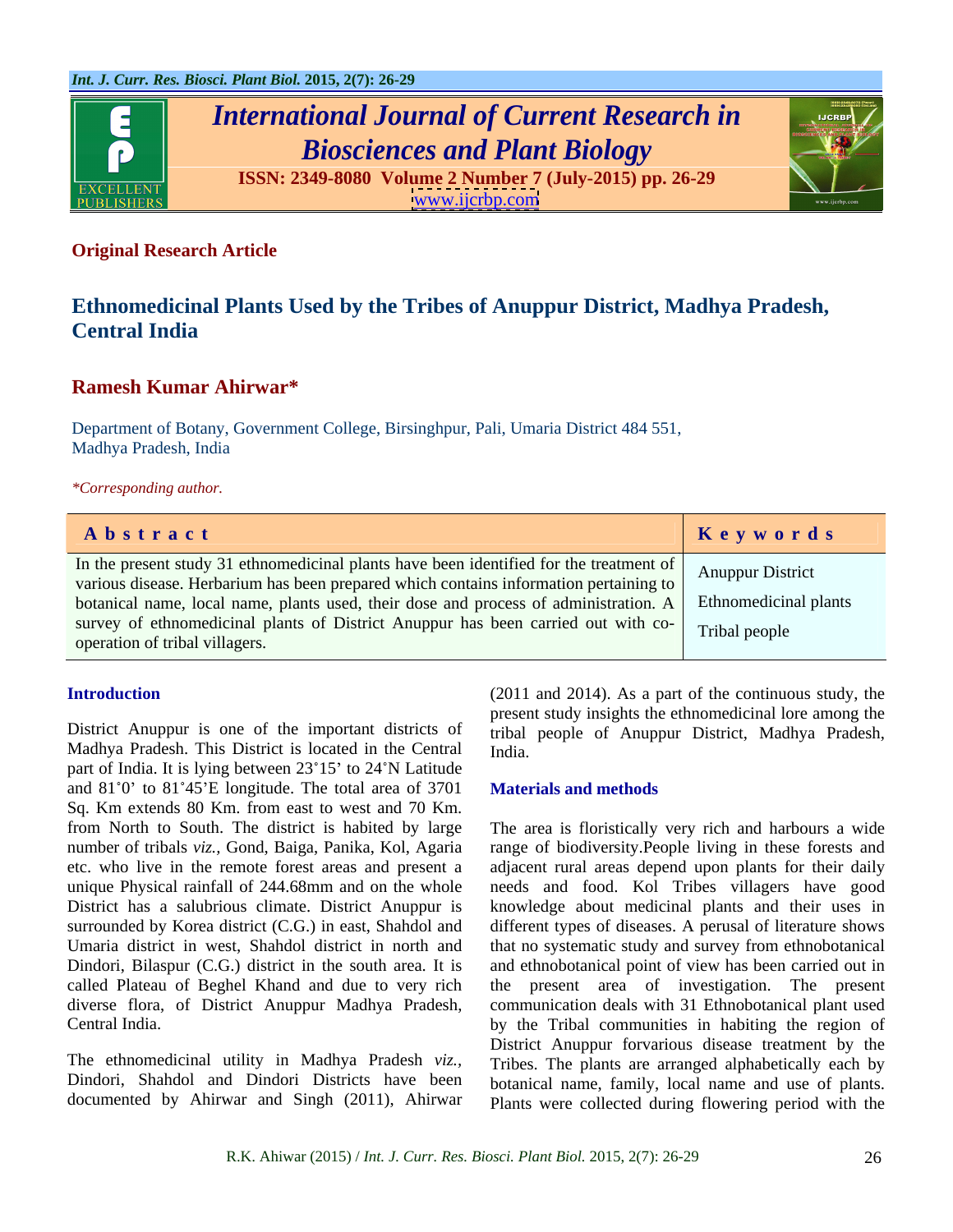and vaidyas. The specimens were identified with the help

help of tribals and vaidyas. Parts of ethnomedicinal of published floraand relevant authorities. Some other plants used in the treatments of many types disease and workers who have contributed in the field of ethnobotany other informations were recorded as stated by the tribals as Jain (1963), Ahirwar (2011 and 2015), Khan et al. (2008) and Verma (1995).



**Fig. 1: Location map of district Anuppur in Madhya Pradesh.**

From the study area 31 ethnomedicinal plants have been ethnomedicinal plants have been listed alphabetically along identified, which were used by tribes of District Anuppur in

**Results** their daily life for the treatment of various diseases. Most of these plants are wild and some plants are cultivated. The with their family, local name and medicinal uses (Table 1).

| $S.$<br>No | Family         | <b>Botanical name</b>            | <b>Local name</b> | <b>Ethnomedicinal uses</b>                                                                                                      |
|------------|----------------|----------------------------------|-------------------|---------------------------------------------------------------------------------------------------------------------------------|
|            | Apiaceae       | Centella asiatica (L). Urban     | Bramhi            | Entire plant used as nervine tonic, and skin<br>diseases as weak sedative, cardio depressant,<br>hypotensive and in leprosy.    |
|            | Asteraceae     | Eclipta prostrata L.             | Kala<br>Bhegraj   | Entire plant tonic is given in spleen<br>enlargement and leaf juice given in eczema<br>and as hair tonic.                       |
|            | Apocynaceae    | Rauvolfia serpentina (L.) Benth. |                   | Leaf juice is used as remedy for opacity of<br>Sarapgandha   cornea. Root is sedative, reduces<br>hypertension.                 |
|            | Asclepiadaceae | Calotropis procera Br.           | Madar             | Flowers are used in cold, cough and Asthma<br>Powdered Root bark used in dysentery. Fresh<br>leaves in ulcer and as wormicidal. |
|            | Acanthaceae    | Adhatoda vasica Nees             | Adusa             | Leaf decoction is used in cough bronchitis<br>and rheumatism.                                                                   |
|            | Acanthaceae    | Hygrophila auriculata (Schum)    | Talmakhana        | Leaves, seeds and roots are used as diuretics<br>and also for jaundice, dropsy, rheumatism<br>and urinogenital disorder.        |

| Madhya '<br>used by tribes in Distric<br>Fable<br>Pradesh, India.<br>dicinal plants us<br>Anuppur<br><b>Exthnomed</b> |  |
|-----------------------------------------------------------------------------------------------------------------------|--|
|-----------------------------------------------------------------------------------------------------------------------|--|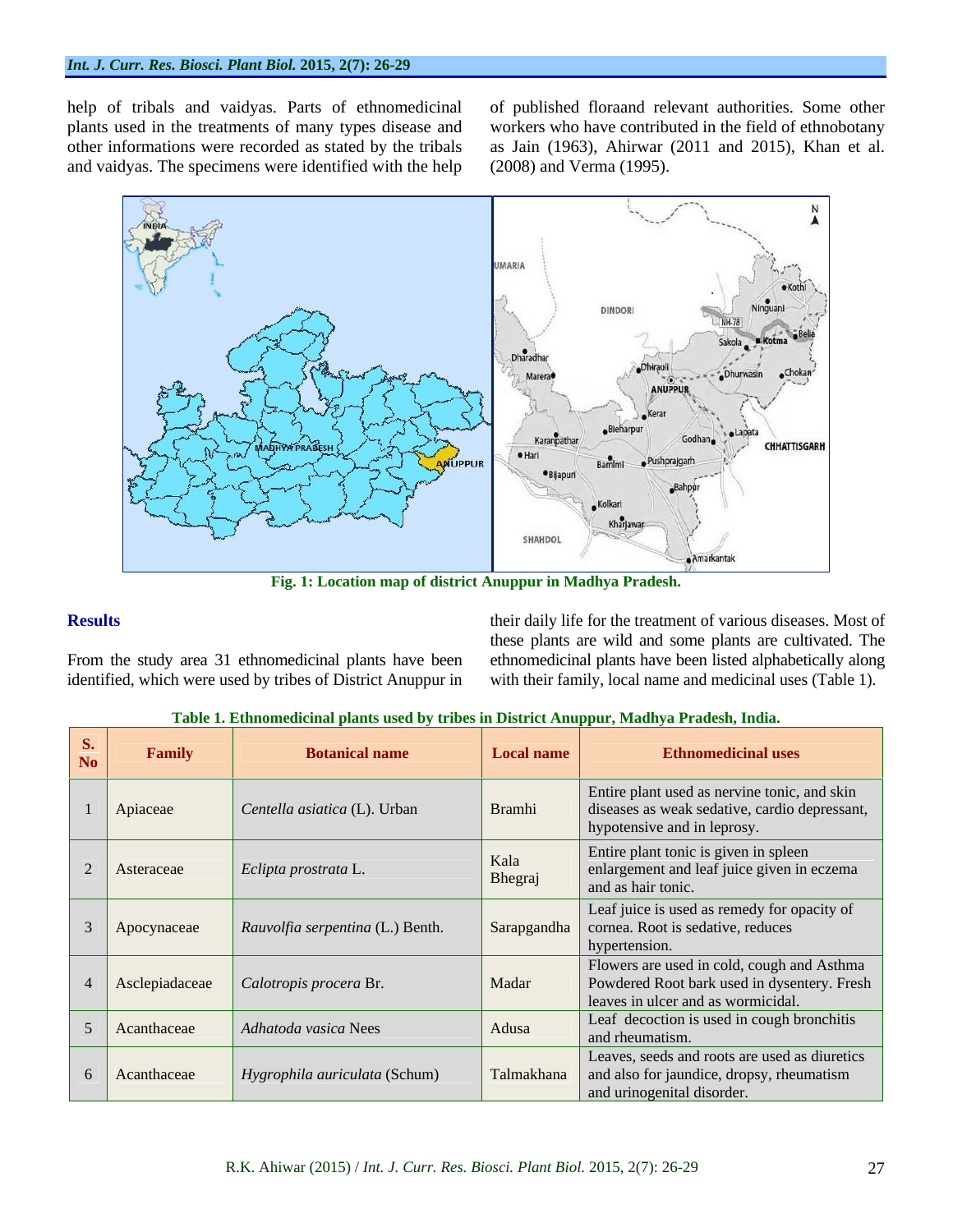### *Int. J. Curr. Res. Biosci. Plant Biol.* **2015, 2(7): 26-29**

| S <sub>1</sub><br>No | Family               | <b>Botanical name</b>                            | <b>Local name</b> | <b>Ethnomedicinal uses</b>                                                                                                                                        |
|----------------------|----------------------|--------------------------------------------------|-------------------|-------------------------------------------------------------------------------------------------------------------------------------------------------------------|
|                      | Amaranthaceae        | Achyranthes aspera L.                            | Chirchitta        | Used in cough and its decoction is given in<br>renal dropsy and bronchial infection<br>treatment of phyrrhoeafever, enlargement of<br>liver and spleen.           |
|                      | Bombacaceae          | Bombax ceiba L                                   | Semur             | Root is stimulant, tonic and chiefly given in<br>impotency.                                                                                                       |
|                      | 9 Combretaceae       | Terminalia arjuna (Roxb.) Wt. &<br>Am.           | Arjun             | Bark infusion used in heart troubles and leaf<br>juice in earache, hypertension and as diuretic<br>and has tonic effect in<br>cirrhosis of lever.                 |
|                      | 10 Cucurbitaceae     | Coccinia grandis (L). Voigt                      | Kundru            | Juice from leaves and roots is used in<br>diabetes.                                                                                                               |
|                      | 11   Cactaceae       | Opuntia elatior Mil.                             | Nagphani          | Baked fruit is given in whooping cough and a<br>syrup of the fruit increases secretion of bile.                                                                   |
|                      | 12 Caesalpiniaceae   | Cassia fistula L.                                | Amaltash          | Root with black pepper and leaves of kathal<br>applied to cattle for giving relief to swollen<br>throat.                                                          |
|                      | 13   Caesalpiniaceae | Cassia tora L.                                   | Chakwda           | Leaf and seeds used in skin disease for<br>ring worm and itch.                                                                                                    |
|                      | 14 Convolvulaceae    | Cuscuta reflexa Roxb.                            | Amarbel           | Seeds used in ulcer and liver disorders.                                                                                                                          |
|                      |                      | 15   Dipterocarpaceae   Shorea robusta Gaertn f. | Sal               | Resin is used in skin diseases, diarrhea and<br>dysentery                                                                                                         |
|                      | 16   Fabaceae        | Butea monosperma (Lamk) Tamb                     | Palas             | Seeds are internally administerd as an<br>anthelmintic in treatment of round worms.<br>Gum is used in treatment of diarrhoea.                                     |
|                      | 17 Fabaceae          | Dalbergia sissoo Roxb                            | Shisham           | Decoction of leaf Useful in gonorrhoea.                                                                                                                           |
|                      | 18 Fabaceae          | Mucuna pruriens (L) DC                           | Kemmach           | Root used in paralysis seeds are used as<br>nervine tonic, menses troubles and as<br>vermifuge, strong infusion of roots mixed<br>with honey is given in cholera. |
|                      | 19 Lythraceae        | Lawsonia inermis L.                              | Mehndi            | Lea paste or decoction used as gargle in sore<br>throat, burns, bruises and skin inflammation,<br>Seeds useful in urinary troubles.                               |
| 20                   | Lamiaceae            | Leucas cephalotes (Wild.) (Roth)<br>Spr          | Gumi              | Leaf used as digestive antiseptic and earache<br>and fever. Flowers are used in cough and<br>cold.                                                                |
|                      | $21$ Lamiaceae       | Ocimum americanum L.                             | Kali tulsi        | Leaf decoction is given in Maleria and<br>abdominal diseases.                                                                                                     |
|                      | $22$ Menispermaceae  | Tinospora cordifolia (L.) Merr                   | Gurch             | Root extract is fever, cold cough, as blood<br>purifier, in acidity and jaundice.                                                                                 |
|                      | 23 Meliaceae         | Azadirachta indica A. Juss                       | Neem              | Bark, leaf and fruit decoction is antiseptic<br>and used in ulcer, eczema and skin diseases.                                                                      |
|                      | 24   Mimosaceae      | Acacia nilotica (L.) Del.                        | Babul             | Bark used in diarrhea, dysentery and<br>diabetes.                                                                                                                 |
| 25                   | <b>Mimosaceae</b>    | Albizzia lebbeck (L.) Willd                      | Siris             | Bark and seeds given in piles and diarrhea.                                                                                                                       |
|                      | 26   Nyctaginaceae   | Boerhaavia diffusa L.                            | Punarnava         | Root is laxative and used in asthma, jaundice<br>and dropsy.                                                                                                      |
|                      | 27 Papaveraceae      | Argemone mexicana L                              | Pilikateli        | Stem latex used in dropsy, jaundice and<br>conjunctivitis.                                                                                                        |